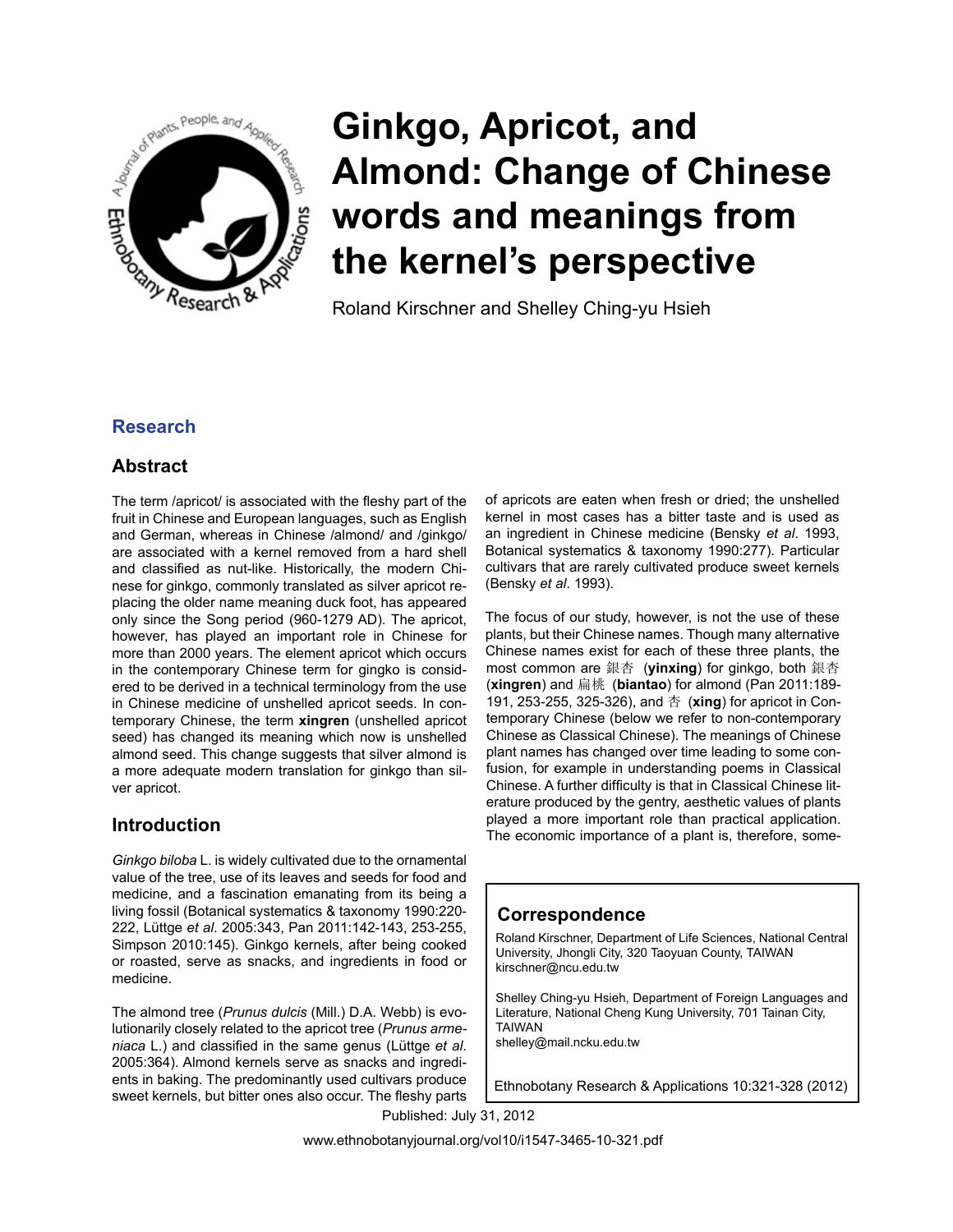

**Figure 1**. Kernels of ginkgo (A), apricot (B) and almond (C) from Taiwan.

times underrepresented in relation to its aesthetic importance in Classical Chinese literature. Furthermore, in modern English, the same word can have different meanings in everyday life and plant sciences. In an interdisciplinary approach combining botany and linguistics, it is aimed here to correlate the Chinese terms for these plants and their kernels with scientific botanical terminology in order to clarify the changes of names and meanings for a broad audience.

Among the three species being examined their reproductive organs are similar in morphology (Figure 1) and usage, but botanical terminology reveals anatomical differences. Different terms used for fruits and seeds in everyday life and in science are confusing. Figure 2 indicates corresponding common and scientific terms. Ginkgo is a gymnosperm while apricot and almond are angiosperms. Thus what appears as fruit in ginkgo is actually a seed (Botanical systematics & taxonomy 1990:222, Simpson 2010:145), whereas apricot and almond form a true fruit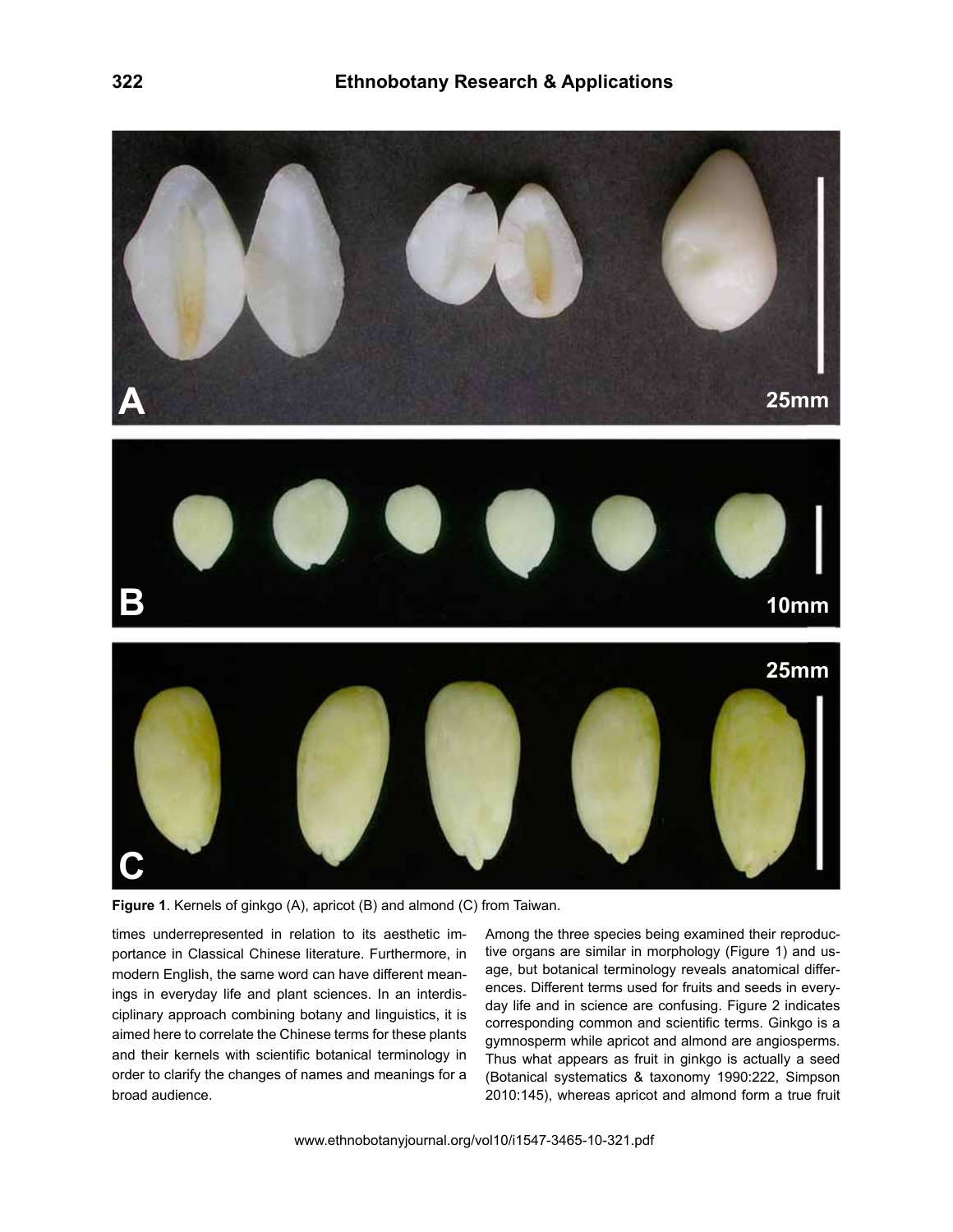

**Figure 2**. Chinese names for ginkgo and almond/apricot seeds. Simplified schematic showing botanical terminology of a ginkgo seed cross-section (left), and almond/apricot fruit and seed (right). The almond seed is composed of a thin brown seed coat enclosing a white embryo.

containing a seed. The fruit of apricot and almond as well as the outer layers of the ginkgo seed, have, however, something in common in that they appear morphologically similar. These fleshy outer layers are called the sarcotesta in gingko and the mesocarp in apricot and almond (Simpson 2010:491). Apricots and almonds both have an inner hard layer, called an endocarp, and in ginkgo the inner hard layer is a sclerotesta. In Classical Chinese, the hard endocarp and sclerotesta with their respective content are called 核 (**he**) and the unshelled kernel 核仁 (**heren**) (Li 2008:330). For simplicity, in the following we use the term kernel for the part that can be unshelled from outer layers, referring to both the seed of almonds and apricots as well as female gametophyte of ginkgo seeds (Simpson 2010:145, 491). The gametophyte is mentioned here only for completeness but not the focus of our analysis. The function of the female gametophyte, however, is important, because after fertilization it contains the nutritive tissue (= endosperm) that nourishes the embryo.

## **Methods**

The main purpose of this work is educational, bridging gaps between: 1) the general public and scientists, 2) East Asian and Western cultures, and 3) Classical and Contemporary Chinese.

Scientific botanical terms are taken from the literature (Botanical systematics & taxonomy 1990, Lüttge *et al*. 2005, Nabors 2007, Simpson 2010). Kaempfer (1712) provides the oldest scientific description of ginkgo, although the modern formal publication dates to Linnaeus (1771).

Classical Chinese literature was written in Chinese until the end of the Qing period (1644-1912 AD). Medical use of plants are taken from the 本草綱目 (**bencaogangmu**) (The Compendium of Materia Medica) (Li 2008) and Youyang Zazu (Duan 1608). Poetry is taken from Qian (2007), Su (2005), and Tang (2009). Jian (2001) is the source of additional idioms.

Contemporary literature referring to Classical Chinese: Previous analyses of Chinese plant names and reports of use of plants in Chinese culture were investigated in order to clarify which has already been known and which of our observations and compilation are new. Such analyses and reports have been published in English (other languages are not considered here) and contemporary Chinese. As Chinese, 白話文 (**baihuawen**) (contemporary written vernacular Chinese) since the end of the Qing period (after 1912 AD) is considered in the present study. Chinese sources used here are the analyses of classical Chinese literature with respect to plant names by Pan (2002, 2011) and the Chinese Mandarin Online Dictionary (1994). These sources are indispensable for under-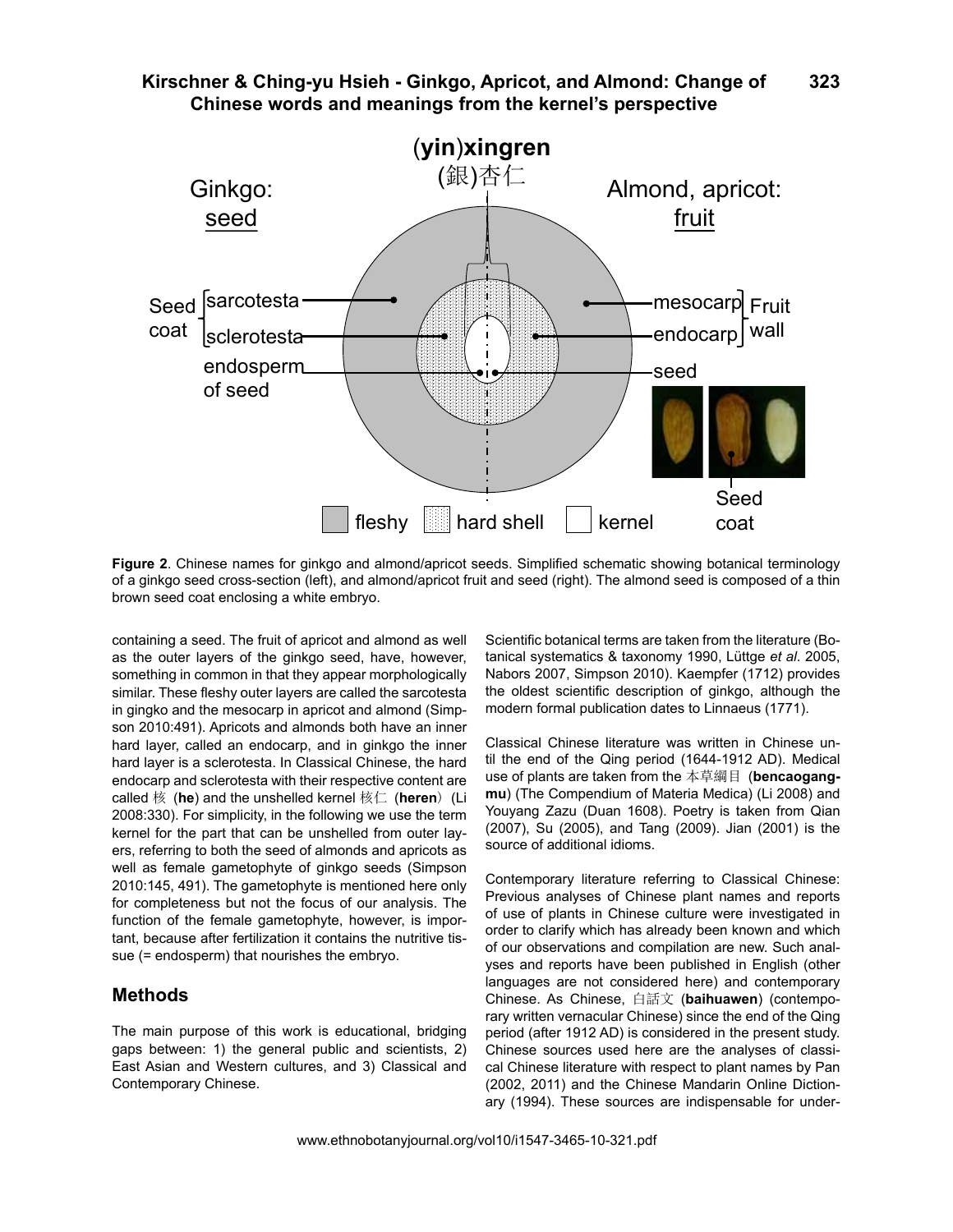



standing Chinese idioms still in use today, which cannot be understood from the Classical sources alone. English secondary literature includes compilations of the Chinese materia medica by Bensky *et al*. (1993) and linguistic analyses by Laufert (1919), Michel (2005), and Watters (1889).

Specimens of gingko, almond, and apricot kernels including their labels were collected in supermarkets, drug stores and convenient stores in Germany and Taiwan, where they are sold as food or medicinal ingredients. These specimens are available in huge amounts worldwide and at low prices, and are well known to the public. Representative photographs were taken of each. Voucher specimens have been deposited in Herbarium of Research Center for Biodi**Figure 3**. Four commercial products made of almonds bought in shops in Taiwan. The illustrations on all packages show unshelled almonds with seed coats. The Chinese labels of the packages end in **xingren** in A and B, and in **xingrenguo** in C and D.

versity, Academia Sinica, Taipei (HAST). In Figure 1, the focus is placed on the specimens while in Figure 3 on the specimen labels.

#### *Ginkgo*

#### *Ginkgo in Chinese literature:*

Until the Song period (960-1279 AD), the Chinese term for ginkgo was 鴨腳 (**yajiao**) (duck foot) referring to the shape of the leaves. The kernel was called 鴨腳子 (**yajiaozi**) (duck foot seed). At the beginning of the Song period, the name was changed into 銀杏 (**yinxing**) (silver apricot) for the purpose of presenting tribute to the empire (Li 2008: 345) presumably because 'silver' makes the tribute sound more valuable than the previous duck foot. In other words, it adds auspiciousness to the term. During the Ming period (1368-1644), the Chinese term for the shell-like sclerotesta and inner parts, was 銀果 (**yinguo**) (silver fruit) and 白果 (**baiguo**) (white fruit), which became popular. The Compendium of Materia Medica published during the Ming period lists 銀 杏 (**yinxing**) under the name **baiguo** (white fruit) (Li 2008:345). The author states that the change of name from duck foot to **yinxing** occurred during the Song period, referring to the shape resembling a small apricot and to the white color of the kernel. This entry corresponds only to the part of the seed without the fleshy sarcotesta. In Chinese literature, however, the kernel does not play a significant role, but ginkgo is mainly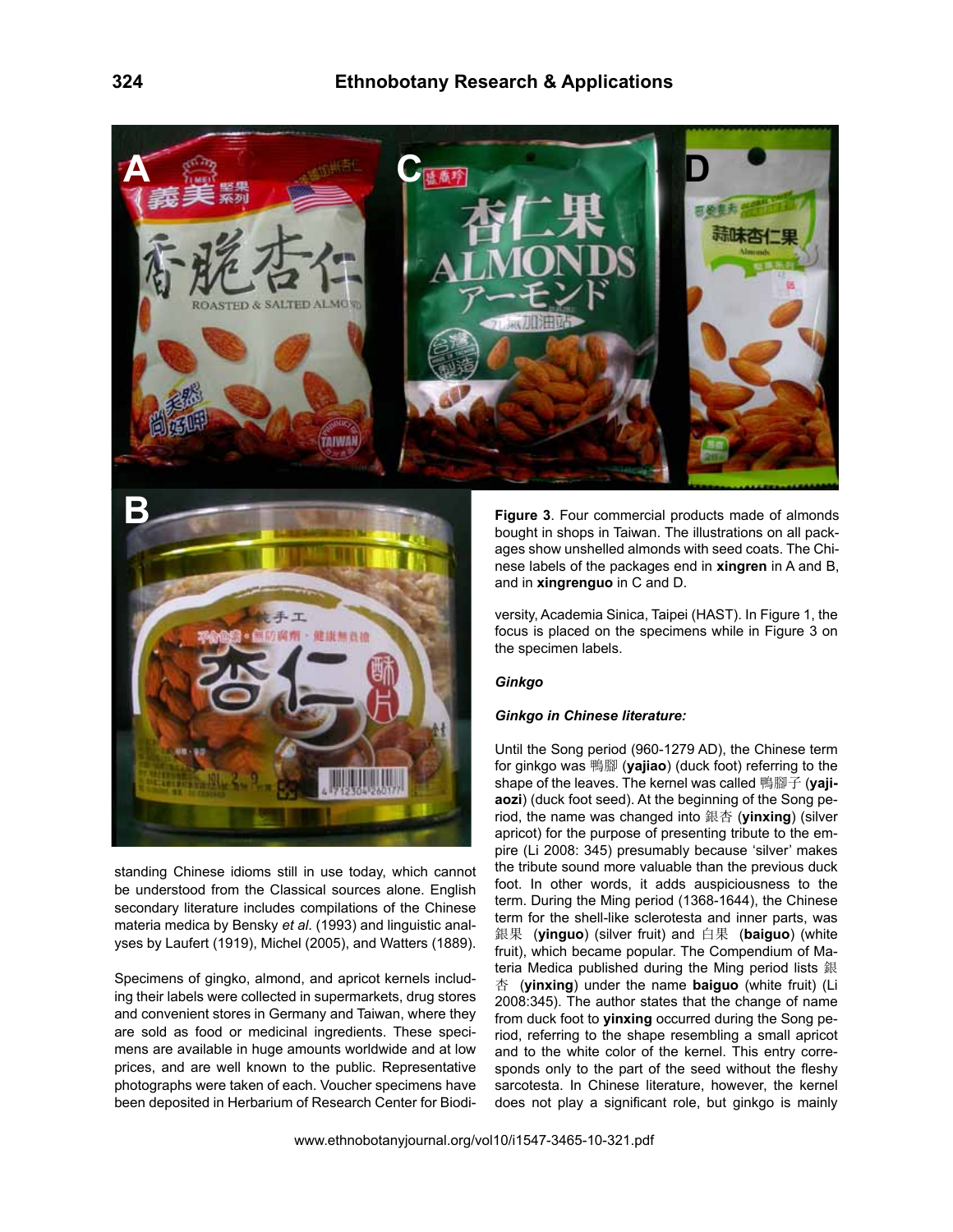#### **Kirschner & Ching-yu Hsieh - Ginkgo, Apricot, and Almond: Change of Chinese words and meanings from the kernel's perspective 325**

praised for its green foliage turning golden-yellow in autumn and, to a lesser degree, for the yellow outer part of the seed (Pan 2011:143, 189, 253). Just as the poem 謝 濟之送銀杏 (Xie Ji-Zhi **song yinxing)** (Thanks Ji-Zhi for the **yinxing** as a present) by 吳寬 (Wu Kuan) describes, 錯落朱提數百枚,洞庭秋色滿盤堆 (**Cuo luo zhu ti shu bai mei**, Dongting **qiu se man pan dui**) (Hundreds of leaves of ginkgo fall down, autumn scenery is all around the Tungting Mountain) (Qian 2007).

#### *First description of ginkgo in a European language:*

The scientific name *Ginkgo* is derived from the Japanese pronunciation of the Chinese characters, erroneously published by Kaempfer (1712) as ginkgo instead of **ginkyo** or another more adequate transliteration (Michel 2005). Kaempfer was, however, aware of the common use and meaning of this name in Japan, because he classified this genus as "*arbor nucifera folio Adiantino*" (a nut-bearing tree with leaves like maidenhair fern). He compared the whole fruit with that of the plum tree (*Prunus domestica* L. var. *damascena* Ser.) and the inner part composed of the hard shell (sclerotesta) enclosing the endosperm with the stone (the endocarp enclosing the seed) of apricot and the endosperm itself with the sweet almond:

"*figura lapidis Apricotii*, *putamine ligneo tenui*, *fragili*, *albicante*; *nucleum laxe continens album*, *non dividuum*, *amygdali dulcedinem cum austeritate exhibens*" (with the shape like the stone of apricot, with thin, fragile, whitish wooden shell, containing a loose white, undivided kernel revealing the sweetness with bitterness of almond).

Kaempfer made the adequate comparisons of the hard sclerotesta with the endocarp of apricots and the endosperm with unshelled almonds.

#### *Secondary translation of ginkgo as silver apricot in English:*

The commonly used translation of the Chinese characters 銀杏 (**yinxing**) as silver apricot cannot be traced back to the description by Kaempfer, but must have been invented later. The etymology for **yinxing** referring to the shape of a small apricot and to the white color of the kernel was applied in the **bencaogangmu** and suggests this translation. Though this translation is literally correct, with **yin** meaning silver and **xing** meaning apricot, it is misleading because in Chinese and English we usually associate an apricot with the yellow fleshy fruit. What appears silver-colored in ginkgo is not the fleshy part of the outermost layer of the seed, the sarcotesta, which in color and consistency is similar to the exo- and mesocarp of apricots, but the white hard sclerotesta. For this part of the ginkgo (including the sclerotesta and the inner tissues) there are synonymous Chinese terms such as 銀果 (**yinguo**) (silver fruit) and 白果 (**baiguo**) (white fruit). The part inside the sclerotesta, the endosperm, is unshelled, almond-shaped, not fleshy, and white to yellow, which is called 銀杏仁 (**yinxingren**). In the Chinese Mandarin Online Dictionary (1994), **yinxing** is expressly referred to the unshelled kernel and not the whole seed of ginkgo. 杏仁 (**xingren**) in Classical Chinese refers the unshelled, bitter seed of apricots used for medicine. In Contemporary Chinese, however, this term refers to the sweet seed of almond fruit.

#### *Apricot*

The apricot or 杏 (**xing**) has been cultivated for more than 2000 years in China (Pan 2011:190). It is said that Confucius used to give his teachings below apricot trees. Because of this tradition, 杏壇 **xingtan** (apricot-platform), became a metaphor for a place for academic lectures (Chinese Mandarin Online Dictionary 1994, Pan 2002). The metaphor derived from Zhuangzi 莊子 (Jian 2001), The Fisherman (**yufu**) 漁父: 孔子遊乎緇帷之林,休坐乎 杏壇之上 Kongzi **you hu** Ziwei **zhi lin, xiuzuo hu xingtan zhi shang** (Confucius travelled in the Ziwei forest and rested on the apricot platform). In Classical Chinese literature, metaphors about the fruit of  $\ddot{\text{a}}$  (apricots) refer to the round shape, juicy consistency and yellow color (Pan 2011:208-209). Human eyes are described as round when referring to **xing** with the meaning of round, fresh, juicy apricot fruits, whereas in English almond-shaped eyes refers to the elongated and angular shape of almond kernels. Though in both, closely related fruits are used for praising the beauty of human eyes, the meaning is very different, because the underlying aesthetics differ. A Chinese idiom refers to this shape of eyes: 杏眼圓睜 (**xing yan yuan zheng**) (apricot-eye-round-open; the appearance of a girl when angry and wide-eyed). As 杏黃 (**xinhuang**) (apricot yellow) in Chinese, apricot in particular has also become a widespread color term in English, referring to the outer parts of the fruit.

In Chinese literature, the apricot has always been classified as a fleshy fruit rather than a nut-like fruit. One exception is the use of the unshelled almond-like seed of apricots and related species in traditional Chinese medicine, which are often called 苦杏仁 (**kuxingren**). Another exception is the use of sweet seeds of certain apricot cultivars in Western and Central Asia as food. Bitter and sweet kernels of different cultivars of the apricot can all be comprised under 杏仁 (**xingren**) in Chinese medicine (Bensky *et al*. 1993). But this special usage is not widely known and is not commonly referred to in English or Chinese languages, in which the apricot is exclusively associated with the outer parts of the fruit. Only one metaphor, 杏林 (**xinglin**) (apricot grove) refers to the medical use of the apricot kernel (Pan 2002), which corresponds to 杏林 高手 (**xinglin gaoshou**) (a skillful physician as the highly skilled hand of the apricot grove).

The apricot is also mentioned in Chinese literature in reference to the flowering with masses of red to pink sepals and petals. The flowers are often associated with spring, the beauty of nature, gardens, and of young women (Pan 2011:189-191), as it is depicted in the following Chinese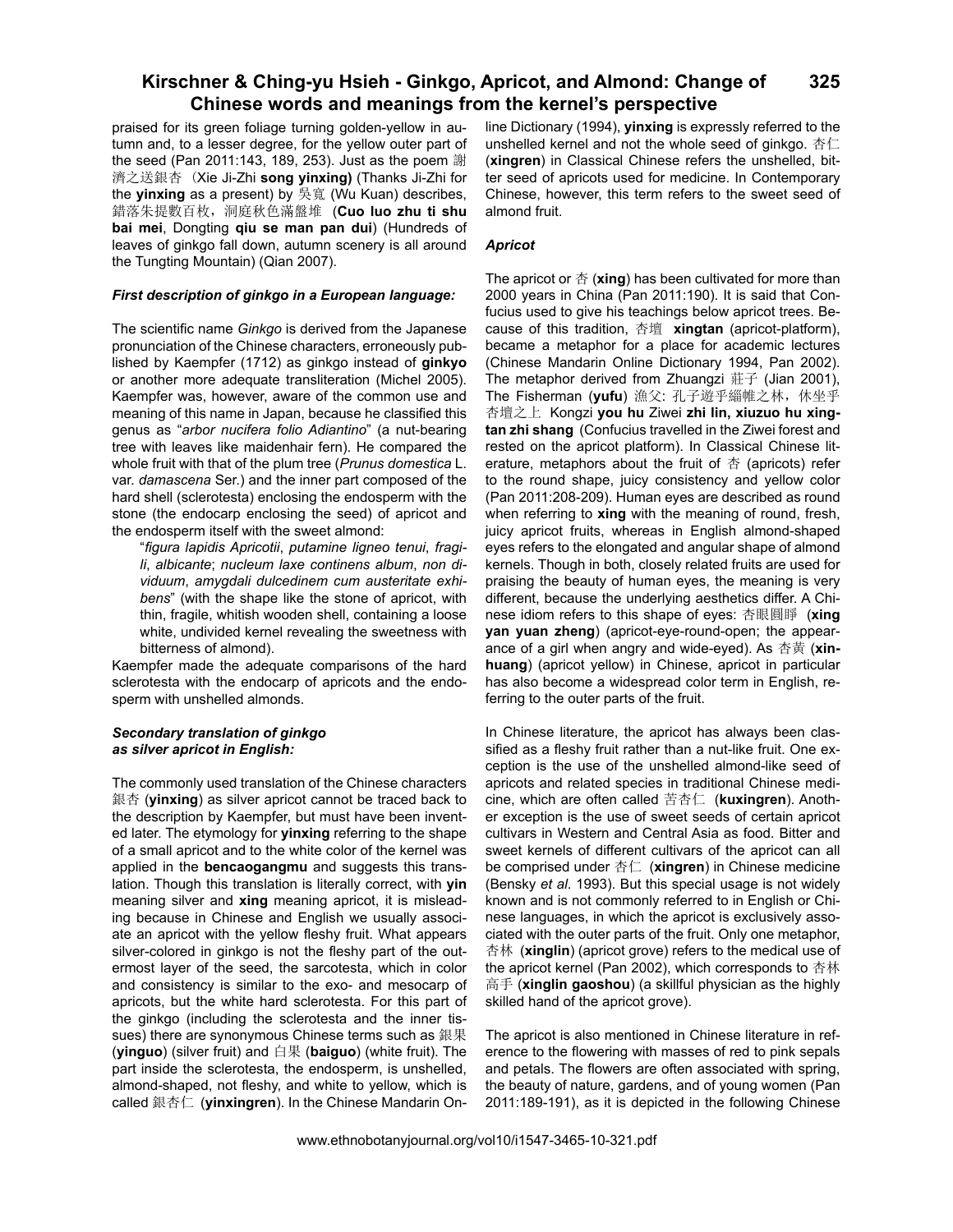idiom: 紅杏出牆 (**hong xing chu qiang**) (red-apricotoutside-wall; a married woman having an affair) (see the discussion about flowers in Hsieh *et al*. 2005). Poems in Classical Chinese also refer to the beauty of the apricot flowers, such as: 桃腮杏臉, 嫩英萬葉, 千枝綠淺紅深 (**tao sai xing lian, nen ying wan ye, qian zhi lü qian hong shen**) (The sight of peach and apricot trees with millions of branches interlaced with red flowers and green leaves interwoven) (written by Wang Shen in the Song period entitled: Flowers bloom and Qin Yuan became like spring) (Tang 2009) and: 偶作小紅桃杏色, 閒雅, 尚餘 孤瘦雪霜姿 (**Ou zuo xiao hong tao xing se, xian ya, shang yu gu shou xue shuang zi**) (Sometimes, I write about the elegance of red apricot which shows its slim and lonely shadow in the snow) (written by Su Shi entitled Ding Fen Hill, red plum) (Su 2005).

#### *Almond*

Almond trees can be confused with apricot trees in the absence of the fruit. In almonds, the outer parts of the fruit remain rather green and thin in contrast to the fruit of apricots. Laufert (1919) found a description in the Youyangzazu (Duan 1608:151) from the Tang period (618-907 AD) under the name 扁桃 (**biantao**), which indicates that the almond was known early in China and perhaps even cultivated during this period. The early transcription was 婆淡 (**podan**) was derived from the foreign word **badam** used for almond in Persian and other languages (Laufert 1919). Pan (2011:325) stated that the almond tree was introduced to China only in the Song period, first under the name 巴欖 (**balan**). The word later changed to 巴旦 杏 (**badanxing**) (Li 2008:330, Pan 2011:325), probably due to the similarity of morphology and use of the kernel to those of apricots. 扁桃 (**biantao**) also continued to be commonly used for the tree. The almond does not occur in Classical Chinese literature according to the lack of citations in Pan (2011). Almond is considered as nut-like fruit, which refers to the unshelled seeds, namely almond or 杏仁 (**xingren**) in Contemporary Chinese. The meaning of this term has been broadened, first being used only for the kernel of apricots in Chinese medicine and now for the kernel of almonds. Watters already stated in 1889 that the Chinese "have mixed up the foreign almond with their native apricot". This observation is in contrast to Laufert (1919) as Watters's statement (1889) appears more correct since when buying almonds in any market, almonds are depicted on the package and labeled as **xingren** (Figure 3).

Sometimes 果 (**guo**) (fruit) is included in the name, as 杏 仁果 (**xingrenguo**). We assume that this very recent language change has occurred out of a commercial consideration that **guo** gives an impression of better flavor or that the contents are more nutritious. This is an application of the popular linguistic device known as *totum pro parte*. A mushroom that is frequently cultivated, *Pleurotus eryngii*  (DC.) Quél., is called 杏鮑菇 (**xingbaogu**) (almond-abalone mushroom) because of its sweet almond-like taste, which is not in reference to the bitter taste of apricot seed. This gives further indirect support for the change of meaning. A simplified summary of these changes with a focus on the kernels is illustrated in Figure 4.

In addition to the lexical migration, we also found a phonological analogy of the Chinese pronunciation and character for **xing** in order to name another plant. Lotus-like water plants of the genus *Nymphoides* were called 荇菜 (**xingcai**) in Classical Chinese (Pan 2011:41, 221). The leaf petioles are used as vegetables. According to our observation this vegetable is not commonly used. Tracing back the name changes for this plant is, therefore, even more difficult than for ginkgo. In Contemporary Chinese, these plants are called **xingcai** with the same pronunciation, but the element 荇 (**xing**) has been replaced by 莕 (**xing**) (Pan 2011:41, 221). The character 莕 (**xing)** is composed of  $\ddot{\text{A}}$  as the phonetic compound topped by the radical  $#$  indicating that the word means a herbaceous plant. There is no close morphological similarity between *Nymphoides* vegetable with seeds or fruits of apricot, but only the pronunciation of their names is identical. Perhaps people gradually associated the pronunciation of the rarely used character 荇 with the more commonly used 杏 by a kind of folk etymology and created the character  $#$ . In contrast to the radical 行 indicating movement, 杏 somehow also indicates a connotation with food.

### **Conclusions**

Though ginkgo and apricot have been cultivated in China for more than a thousand years, their practical uses for food and medicine are rarely reflected in Classical Chinese texts. The authors of these texts focus on the aesthetic values of these plants. For this reason, there is a discrepancy between the use of plants in Classical Chinese literature, such as poems, and in daily life. References to the beauty of ginkgo and apricot in Classical Chinese literature are numerous, but they do not tell us anything about their practical use. The practical use of the nut-like kernels is, therefore, more difficult to trace back. In Classical Chinese literature, ginkgo is mainly praised for its foliage particularly in autumn and, to a lesser degree, for the yellow outer part of the seed. For the apricot, the characteristics of the outer part of the fruit are used to describe female beauty; in addition the flowering with masses of red to pink sepals and petals is associated with spring, beauty of nature, gardens, and of young women (Pan 2011). The almond was introduced comparatively late into China and did not add new aesthetic connotations in addition to the known and similar apricot, cherry, and peach, which were already well-established in Classical Chinese texts. Furthermore, the almond does not play any significant role there (according to Pan 2011).

For centuries, the original name used for ginkgo was 鴨腳 (**yajiao**) (duck foot) referring to the shape of the leaves.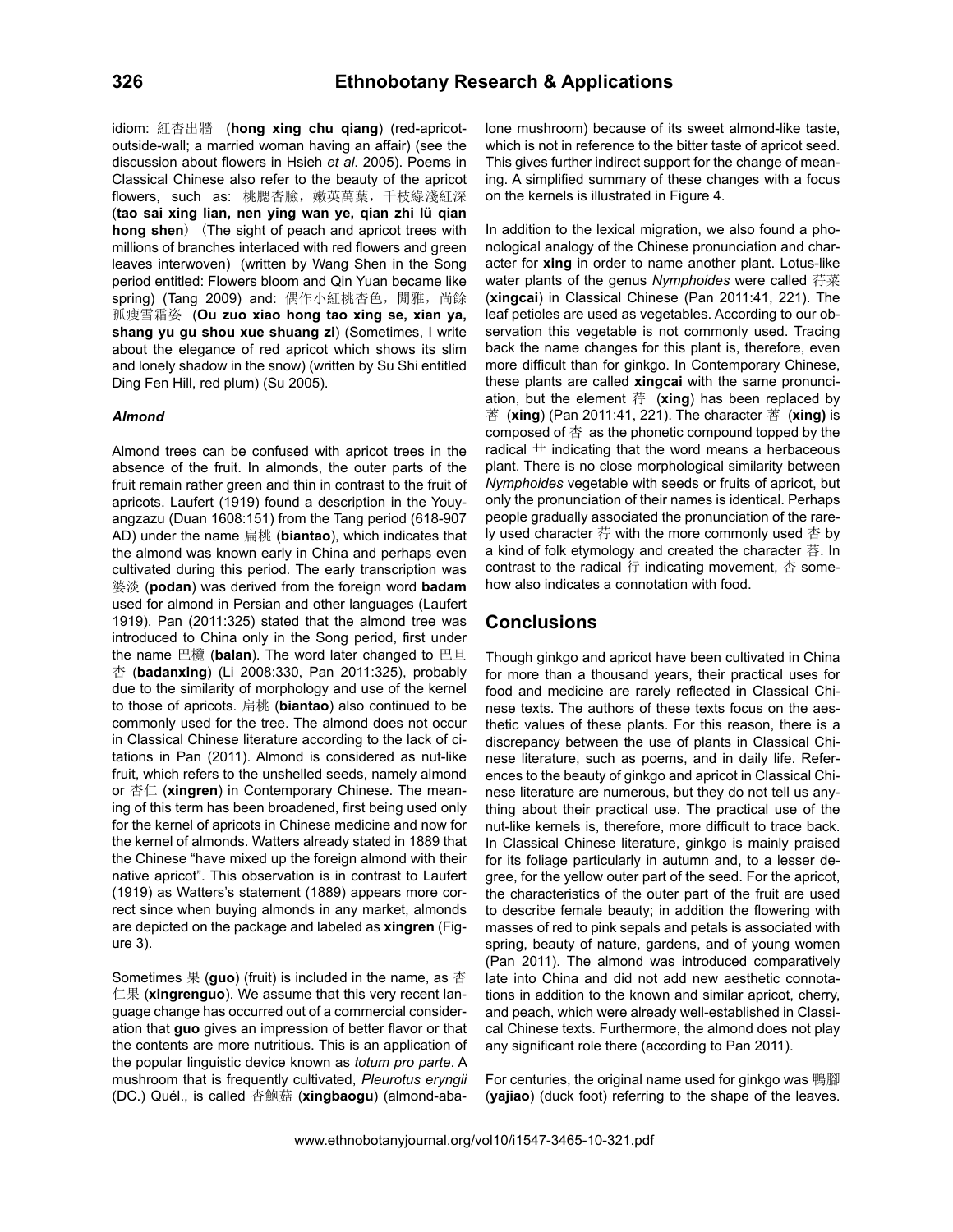

#### **Kirschner & Ching-yu Hsieh - Ginkgo, Apricot, and Almond: Change of Chinese words and meanings from the kernel's perspective 327**

**Figure 4**. Change of Chinese names for the "kernels" of ginkgo, apricot, and almond in different periods. Lexical migra-

Only during the Song period, when the almond was introduced as 巴旦杏 (**badanxing**) and 杏仁 (**xingren**), was the gingko name 鴨腳 (**yajiao**) replaced by the modern 銀杏 (yinxing), as it was regarded as a nut-like fruit. The element **xing** shows a lexical migration to the Chinese terms for ginkgo and almond. We think that **xing** in **yinxingren** and **badanxing** are etymologically derived from **xingren** of the apricot in Chinese medicine, though evidence for this hypothesis was not found in Chinese literature. We believe that the reason for this lack of evidence is that the authors were scarcely interested in the practical use, but mainly the aesthetic properties of plants. The Chinese morphological category and usage as nut has been applied to apricot seeds, almond seeds, and the inner part of ginkgo seeds. Furthermore, what they have in common is a kernel unshelled from a hard shell embedded in soft tissue. Apricot is, however, in literature and everyday life generally considered a fleshy fruit except for a specialized use in Chinese medicine. The meaning of **xingren** for apricot seeds has been replaced predominantly by the meaning almond seeds in Contemporary Chinese. In the Chinese Mandarin Online Dictionary (1994), the un-

shelled kernel of the ginkgo seed and not the whole seed is expressly named as **yinxing**: The unshelled kernel resembles **xing**, with white color, can be eaten. 核仁似杏, 色白, 可食 (**heren si xing**, **se bai**, **ke shi**). We, therefore, suggest abandoning the widespread literal translation of ginkgo as silver apricot in favor of a modern and less misleading translation as silver almond.

## **Acknowledgments**

We thank Seth Pankhurst for critically reading the English text. R. Kirschner (NSC100-2621-B-008-001-MY3) and S.C.-y. Hsieh (NSC100-2410-H-006-063-MY2) acknowledge the financial support by the National Science Council of Taiwan.

## **Literature Cited**

Bensky, D., A. Gamble & T. Kapchuk. 1993. *Chinese Herbal Medicine Materia Medica*. Third revised edition. Eastland Press, Seattle, Washington.